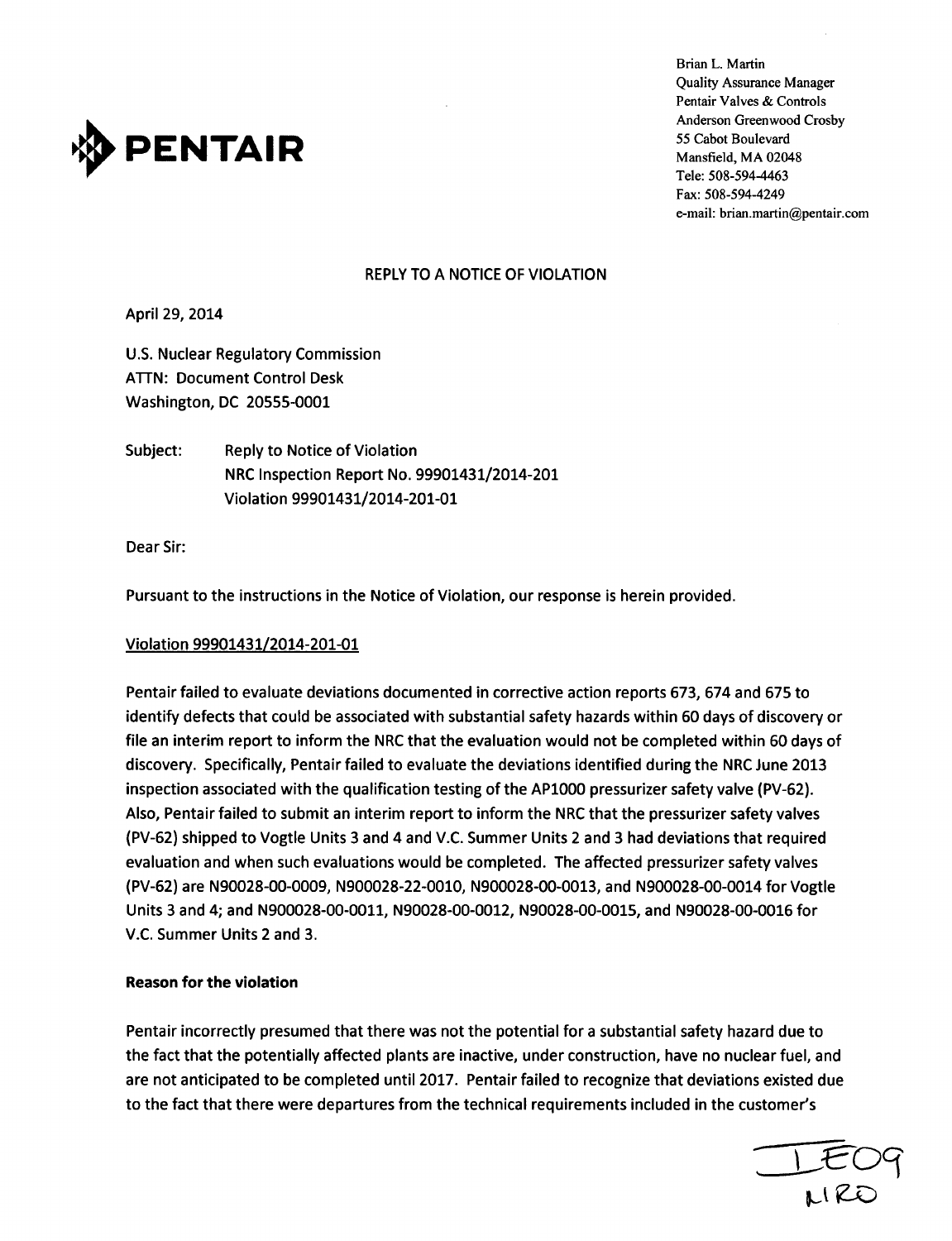procurement documents and that the components had been delivered to the customer, thus requiring that evaluations be performed.

## Corrective steps that have been taken and the results achieved

- 1. Evaluations of the deviations identified in CARs 673 (NRC Nonconformance 99901431/2013- 201-01 first bullet), 674 (NRC Nonconformance 99901431/2013-201-01 second bullet) and 675 (NRC Nonconformance 99901431/2013-201-02) were initiated, and reports have been submitted to the NRC. The evaluations performed for CARs 674 and 675 have been completed, and no potential defect exists for the conditions identified in the CARs for the specific valves (PV-62). The evaluation for CAR 673 is in process. An interim report was submitted to the NRC indicating that there is no potential defect for the condition cited in the CAR for the specific valves (PV-62); however, the investigation is still in process for other components which may also have been incorrectly tested in a similar manner to the PV-62 valves and that were delivered in the past to other nuclear power plants. As indicated in the previously submitted interim report, the evaluation is due to be completed by June 15, 2014, and a follow-on report will be submitted to the NRC.
- 2. Establishment of the Compliance Officer position reporting directly to the General Manager. This position drives the nuclear safety culture, mentors company nuclear personnel at the Mansfield, MA, facility, and assures compliance to applicable regulations. This action was accomplished on January 28, 2014. In addition, a new Quality Assurance Manager has been appointed.

# Corrective steps that will be taken

- 1. The 10 CFR Part 21 evaluation pertaining to CAR 673 will be completed by June 15, 2014, and a follow-on report will be submitted to the NRC. The report will identify any further corrective action needed and the target date for its completion.
- 2. The QA Manager has issued an internal preventive action request (PAR 100) to the General Manager to take appropriate actions to refresh and re-emphasize the company's commitment to a nuclear safety culture consistent with the NRC's requirements.

# Date when full compliance will be achieved

This will be dependent on the results of the ongoing evaluation of CAR 673 as outlined above.

Sincerely,

in INtarter

Brian L. Martin Quality Assurance Manager